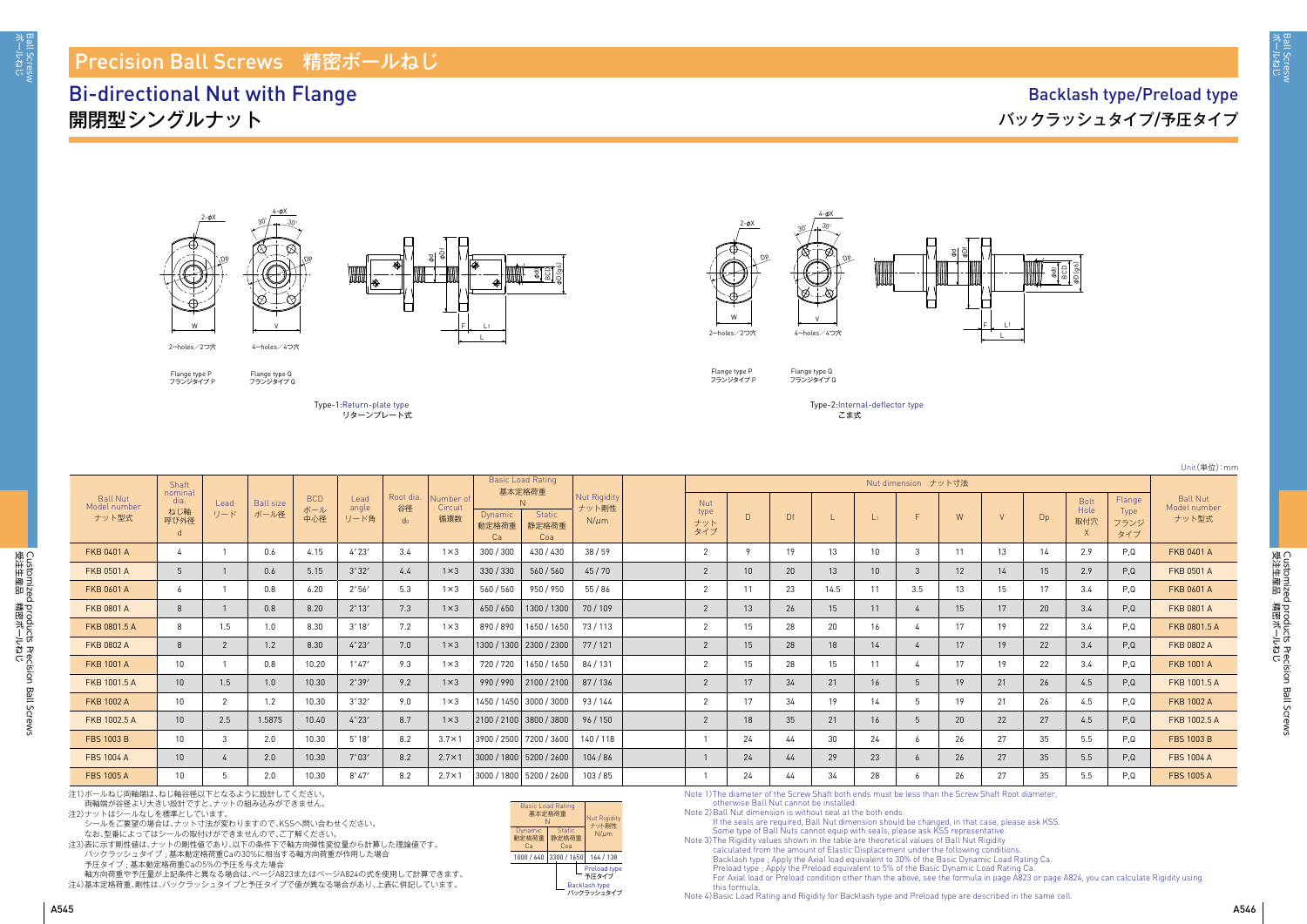ボールねじ Ball Scresw

iall Scresw<br>řールねじ

Customized products Precision Ball Screws<br>受注生産品 精密ボールねじ 受注生産品 講略洋 しち Customized products Precision Ball Screws

Unit(単位):mm

- 
- 
- 
- 

|                                   | Shaft                          |             |                          |                          |                       |                                   |                             |                        | <b>Basic Load Rating</b><br>基本定格荷重     |                                           |                                  |             |    |    |              |             |    |    |    |                            |                               |                                          |
|-----------------------------------|--------------------------------|-------------|--------------------------|--------------------------|-----------------------|-----------------------------------|-----------------------------|------------------------|----------------------------------------|-------------------------------------------|----------------------------------|-------------|----|----|--------------|-------------|----|----|----|----------------------------|-------------------------------|------------------------------------------|
| Ball Nut<br>Model number<br>ナット型式 | nominal<br>dia.<br>ねじ軸<br>呼び外径 | Lead<br>リード | <b>Ball size</b><br>ボール径 | <b>BCD</b><br>ボール<br>中心径 | Lead<br>angle<br>リード角 | Root dia.<br>谷径<br>d <sub>0</sub> | Number of<br>Circuit<br>循環数 | Dynamic<br>動定格荷重<br>Ca | <b>Static</b><br>静定格荷重<br>Coa          | <b>Nut Rigidity</b><br>ナット剛性<br>$N/\mu m$ | <b>Nut</b><br>type<br>ナット<br>タイプ |             | Df |    |              |             | W  |    | Dp | <b>Bolt</b><br>Hole<br>取付穴 | Flange<br>Type<br>フランジ<br>タイプ | <b>Ball Nut</b><br>Model number<br>ナット型式 |
| <b>FKB 1201 A</b>                 | $12 \overline{ }$              |             | 0.8                      | 12.20                    | $1^{\circ}30'$        | 11.3                              | $1 \times 3$                | 780 / 780              | 2000 / 2000                            | 97/152                                    |                                  | 17          | 34 | 16 | 11           |             | 19 | 21 | 26 | 4.5                        | P.Q                           | <b>FKB 1201 A</b>                        |
| <b>FKB 1202 A</b>                 | 12                             |             | 1.2                      | 12.30                    | $2^{\circ}58'$        | 11.0                              | $1 \times 3$                |                        | 1600 / 1600   3700 / 3700              | 109/169                                   |                                  | 19          | 36 | 19 | $14^{\circ}$ | $\mathbf b$ | 21 | 23 | 28 | 4.5                        | P,Q                           | <b>FKB 1202 A</b>                        |
| FKB 1202.5 A                      | 12                             | 2.5         | 1.5875                   | 12.40                    | $3^{\circ}41'$        | 10.7                              | $1 \times 3$                |                        | 2300 / 2300 4700 / 4700                | 112/174                                   |                                  | 20          | 37 | 21 | 16           | . ხ         | 22 | 24 | 29 | 4.5                        | P.Q                           | FKB 1202.5 A                             |
| <b>FKB 1203 A</b>                 | 12                             | 3           | 2.0                      | 12.50                    | 4°22'                 | 10.4                              | $1 \times 3$                |                        | 3100 / 3100   5700 / 5700              | 115/179                                   |                                  | 22          | 41 | 32 | 26           | $\ddot{o}$  | 24 | 26 | 32 | 5.5                        | P,Q                           | <b>FKB 1203 A</b>                        |
| <b>FBS 1204 B</b>                 | 12                             |             | 2.381                    | 12.30                    | $5^{\circ}55'$        | 9.8                               | $3.7 \times 1$              |                        | 5400 / 3400   10200 / 5100   165 / 139 |                                           |                                  | 28          | 48 | 33 | 27           | 6           | 30 | 30 | 39 | 5.5                        | P.Q                           | <b>FBS 1204 B</b>                        |
| <b>FBS 1401 B</b>                 | 14                             |             | 0.8                      | 14.15                    | $1^{\circ}17'$        | 13.3                              | $3.7 \times 1$              |                        | $960 / 610$   2900 / 1450              | 148/124                                   |                                  | 26          | 46 | 21 | 15           | $\sigma$    | 28 | 28 | 37 | 5.5                        | P,Q                           | <b>FBS 1401 B</b>                        |
| <b>FKB 1402 A</b>                 | 14                             |             | 1.2                      | 14.30                    | $2^{\circ}33'$        | 13.0                              | $1 \times 3$                |                        | 1700 / 1700 4300 / 4300                | 122/190                                   |                                  | $2^{\circ}$ | 40 | 20 | 14           | 6           | 23 | 26 | 31 | 5.5                        | P.Q                           | <b>FKB 1402 A</b>                        |
| FKB 1402.5 A                      | 14                             | 2.5         | 1.5875                   | 14.40                    | $3^{\circ}10'$        | 12.7                              | $1 \times 3$                |                        | 2500 / 2500   5600 / 5600              | 127/197                                   |                                  | 22          | 41 | 22 | 16           | 6           | 24 | 26 | 32 | 5.5                        | P,Q                           | FKB 1402.5 A                             |
| <b>FKB 1403 A</b>                 | 14                             | 3           | 2.0                      | 14.50                    | $3^{\circ}46'$        | 12.4                              | $1 \times 3$                |                        | 3400 / 3400   6800 / 6800              | 131/204                                   |                                  | 24          | 43 | 32 | 26           | -6          | 26 | 27 | 34 | 5.5                        | P.Q                           | <b>FKB 1403 A</b>                        |
| <b>FKB 1404 A</b>                 | 14                             |             | 2.381                    | 14.65                    | 4°58'                 | 11.9                              | $1 \times 3$                |                        | 4500 / 4500   8600 / 8600              | 136/212                                   |                                  | 26          | 45 | 29 | 23           | 6           | 28 | 28 | 36 | 5.5                        | P,Q                           | <b>FKB 1404 A</b>                        |
| <b>FBS 1405 B</b>                 | 14                             |             | 2.381                    | 14.30                    | 6°21'                 | 11.8                              | $3.7 \times 1$              |                        | 5700 / 3600   11600 / 5800             | 186 / 157                                 |                                  | 30          | 51 | 39 | 33           | 6           | 32 | 32 | 42 | 5.5                        | P,Q                           | <b>FBS 1405 B</b>                        |

## Precision Ball Screws 精密ボールねじ

## Bi-directional Nut with Flange 開閉型シングルナット

### Backlash type/Preload type バックラッシュタイプ/予圧タイプ



Flange type Q<br>フランジタイプ Q



Flange type P<br>フランジタイプ P







Flange type P<br>フランジタイプ P

Flange type Q<br>フランジタイプ Q

4-φX

Dp

注1)ボールねじ両軸端は、ねじ軸谷径以下となるように設計してください。 両軸端が谷径より大きい設計ですと、ナットの組み込みができません。

注2)ナットはシールなしを標準としています。

シールをご要望の場合は、ナット寸法が変わりますので、KSSへ問い合わせください。

なお、型番によってはシールの取付けができませんので、ご了解ください。

注3)表に示す剛性値は、ナットの剛性値であり、以下の条件下で軸方向弾性変位量から計算した理論値です。 バックラッシュタイプ ; 基本動定格荷重Caの30%に相当する軸方向荷重が作用した場合

予圧タイプ ; 基本動定格荷重Caの5%の予圧を与えた場合

軸方向荷重や予圧量が上記条件と異なる場合は、ぺージA823またはぺージA824の式を使用して計算できます。

。<br>注4)基本定格荷重、剛性は、バックラッシュタイプと予圧タイプで値が異なる場合があり、上表に併記しています。

Note 1) The diameter of the Screw Shaft both ends must be less than the Screw Shaft Root diameter, otherwise Ball Nut cannot be installed.

Note 2) Ball Nut dimension is without seal at the both ends.

If the seals are required, Ball Nut dimension should be changed, in that case, please ask KSS. Some type of Ball Nuts cannot equip with seals, please ask KSS representative.

Note 3) The Rigidity values shown in the table are theoretical values of Ball Nut Rigidity calculated from the amount of Elastic Displacement under the following conditions. Backlash type ; Apply the Axial load equivalent to 30% of the Basic Dynamic Load Rating Ca. Preload type ; Apply the Preload equivalent to 5% of the Basic Dynamic Load Rating Ca. For Axial load or Preload condition other than the above, see the formula in page A823 or page A824, you can calculate Rigidity using this formula.

Note 4) Basic Load Rating and Rigidity for Backlash type and Preload type are described in the same cell.



Backlash type バックラッシュタイプ 予圧タイプ

Type-1: Return-plate type リターンプレート式 Type-2: Internal-deflector type こま式